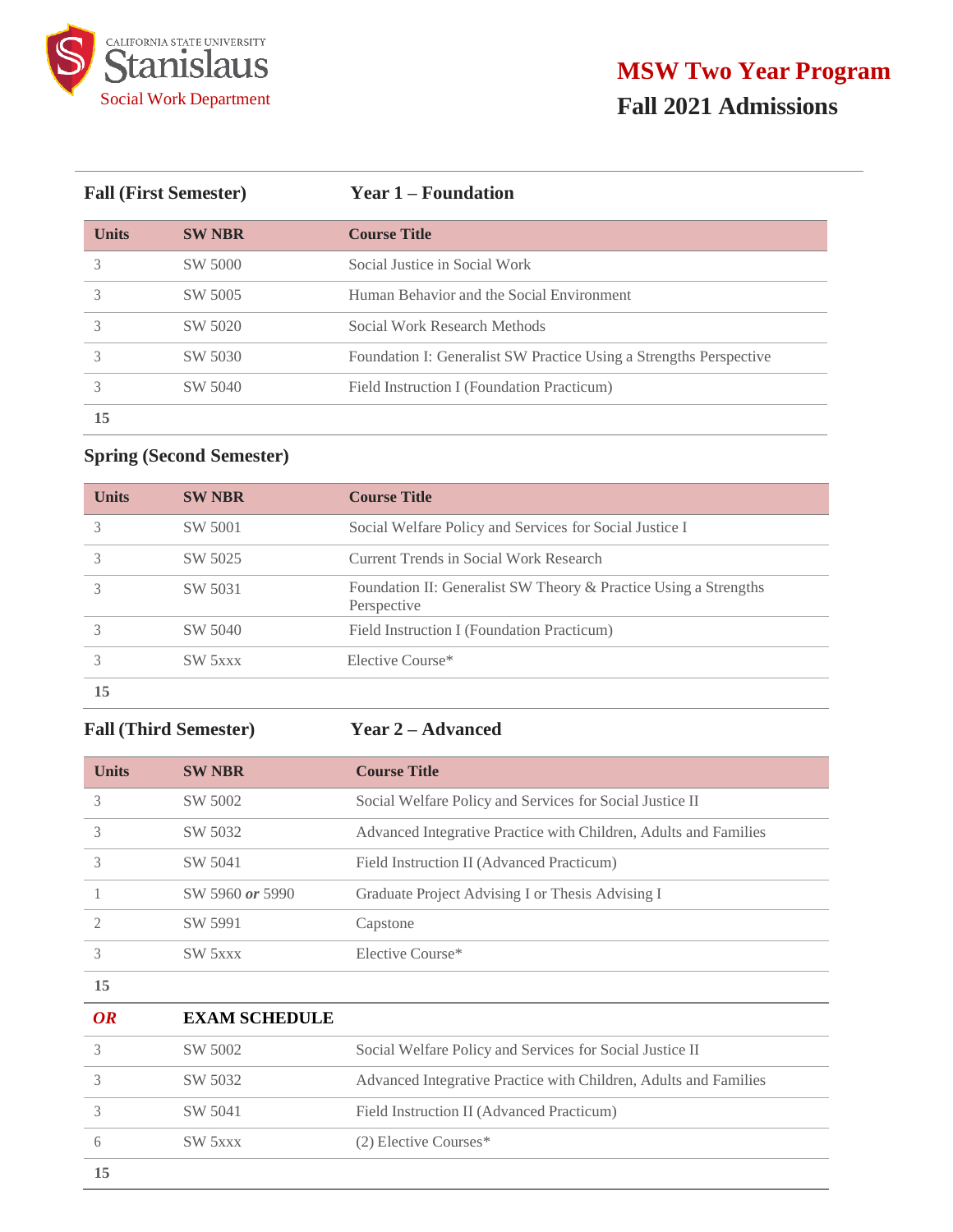## **Spring (Fourth Semester)**

| <b>Units</b> | <b>SW NBR</b>        | <b>Course Title</b>                                                        |
|--------------|----------------------|----------------------------------------------------------------------------|
| 3            | SW 5033              | Advanced Integrative Practice with Groups                                  |
| 3            | SW 5034              | Advanced Integrative Theory & Practice with Community and<br>Organizations |
| 3            | SW 5041              | Field Instruction II (Advanced Practicum)                                  |
| 1            | SW 5962 or 5992      | Graduate Project Advising II or Thesis Advising II                         |
| 2            | SW 5991              | Capstone                                                                   |
| 3            | SW 5xxx              | Elective Course*                                                           |
| 15           |                      |                                                                            |
| <b>OR</b>    | <b>EXAM SCHEDULE</b> |                                                                            |
| 3            | SW 5033              | Advanced Integrative Practice with Groups                                  |
| 3            | SW 5034              | Advanced Integrative Theory & Practice with Community and<br>Organizations |
| 3            | SW 5041              | Field Instruction II (Advanced Practicum)                                  |
| 3            | SW 5975              | <b>Culminating Seminar</b>                                                 |
| 3            | <b>SW 5xxx</b>       | Elective Course*                                                           |
| 15           |                      |                                                                            |

**TOTAL 60 Units \***Consult with your academic advisor

- **•** Thesis/Project students 51 units required plus 9 units of electives
- Exam students 48 units required plus 12 units of electives
- Field Practicum days are Tuesdays and Thursdays

## **\*Elective Courses**

- SW 5011 Psycho-Social Assessment (3 units)
- SW 5012 Integrated Behavioral Health: Recovery, Resilience, Wellness (3 units)
- SW 5013 Social Work Practice with Death, Grief, and Loss (3 units)
- SW 5014 Law and Ethics in Social Work Practice (3 units)
- SW 5016 Social Work Practice with Trauma Survivors (3 units)
- SW 5017 Social Work in Healthcare (3 units)
- SW 5042 Social Work Practice with Children and Adolescents Involved in the Justice System (3 units)
- SW 5043 Advanced Assessment and Intervention in Child Abuse and Neglect (3 units)
- SW 5055 Social Work Practice: Addictions (3 units)
- SW 5058 Gerontological Social Work (3 units)
- SW 5060 Child Welfare Information Systems (1 unit)
- SW 5950 Selected Topics in Social Work (1-5 units)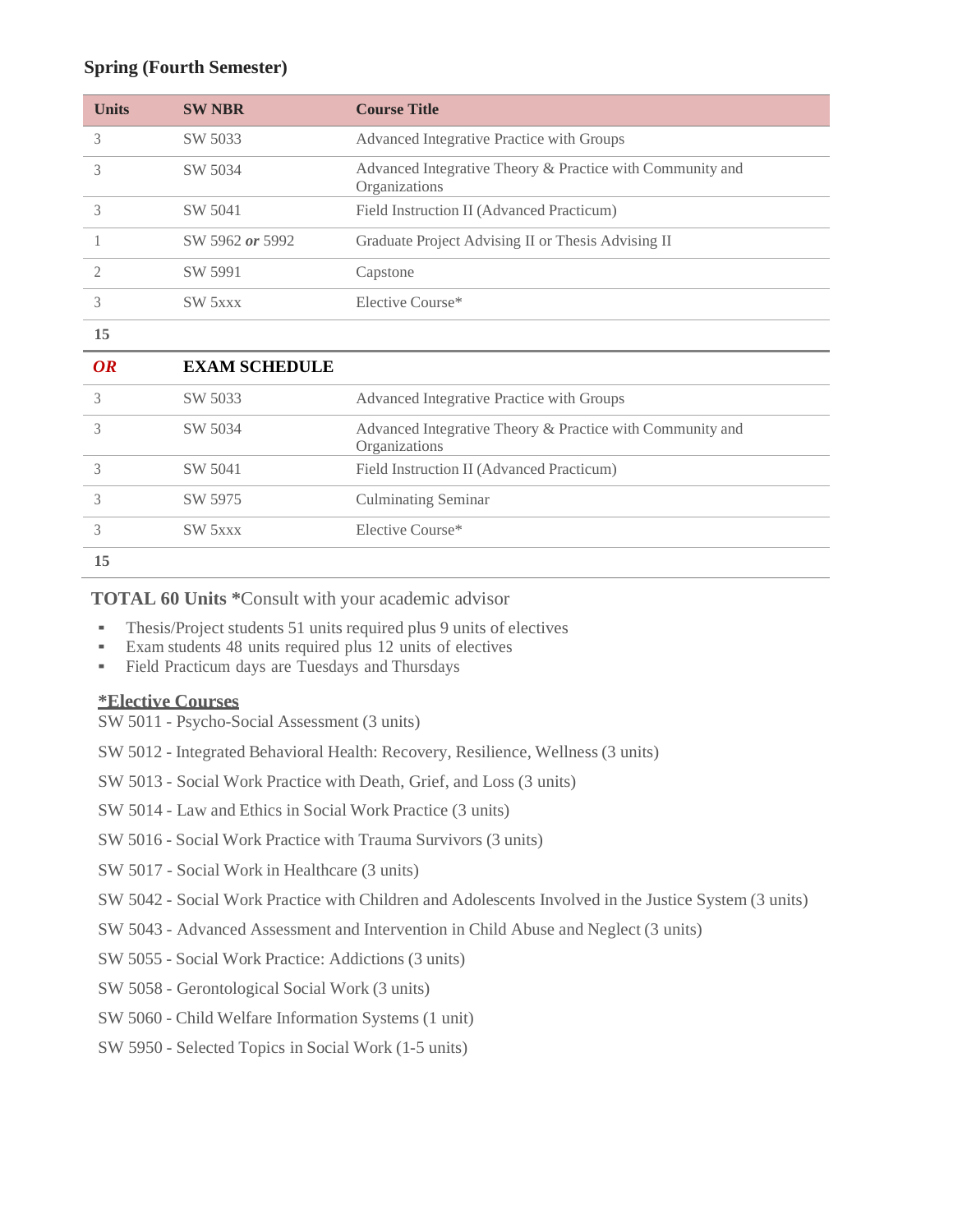### APPLICATION FOR ADVANCEMENT TO CANDIDACY CSU STANISLAUS MASTER OF SOCIAL WORK PROGRAM **For Students Admitted August 2021**

| Last           | <b>N<sub>I</sub></b> | Middle     |
|----------------|----------------------|------------|
| Nam∈           | Nallie               | Name       |
| Phone:<br>Work | Home                 | <b>SID</b> |

Title IV-E:  $\Box$  Yes  $\Box$  No Mental Health Stipend:  $\Box$  Yes  $\Box$  No

List courses needed for Master's program only. DO NOT LIST PREREQUISITES.

| Course                                                                | <b>Title of Course</b>                                                               | Instructor | Sem/Year Completed Units |                | Grade |  |
|-----------------------------------------------------------------------|--------------------------------------------------------------------------------------|------------|--------------------------|----------------|-------|--|
| Required Courses (48 units with exam or 51 units with thesis/project) |                                                                                      |            |                          |                |       |  |
| 5000                                                                  | Social Justice in Social Work                                                        |            | Fall                     | 3              |       |  |
| 5001                                                                  | Social Welfare Policy and Services for Social Justice I                              |            | Spring                   | $\overline{3}$ |       |  |
| 5002                                                                  | Social Welfare Policy and Services for Social Justice II                             |            | Fall                     | $\overline{3}$ |       |  |
| 5005                                                                  | Human Behavior and the Social Environment I                                          |            | Fall                     | 3              |       |  |
| 5020                                                                  | Social Work Research Methods                                                         |            | Fall                     | 3              |       |  |
| 5025                                                                  | <b>Current Trends in Social Work Research</b>                                        |            | Spring                   | $\overline{3}$ |       |  |
| 5030                                                                  | Foundation I: Generalist SW Practice Using a Strengths Perspective                   |            | Fall                     | 3              |       |  |
| 5031                                                                  | Foundation II: Generalist SW Practice Using a Strengths Perspective                  |            | Spring                   | $\overline{3}$ |       |  |
| 5032                                                                  | Advanced Integrative Practice with Children, Adults, and Families                    |            | Fall                     | 3              |       |  |
| 5033                                                                  | Advanced Integrative Practice with Groups                                            |            | Spring                   | $\overline{3}$ |       |  |
| 5034                                                                  | Advanced Integrative Theory and Practice with Community and<br>Organizations         |            | Spring                   | $\overline{3}$ |       |  |
| 5040                                                                  | Field Instruction (Practicum) I                                                      |            | Fall                     | $\overline{3}$ |       |  |
| 5040                                                                  | Field Instruction (Practicum) I                                                      |            | Spring                   | 3              |       |  |
| 5041                                                                  | Field Instruction (Practicum) II                                                     |            | Fall                     | 3              |       |  |
| 5041                                                                  | Field Instruction (Practicum) II                                                     |            | Spring                   | $\overline{3}$ |       |  |
| 5960 OR<br>5990                                                       | Graduate Project Advising I or<br>Thesis Advising I                                  |            | Fall                     | $\mathbf{1}$   |       |  |
| <b>AND</b>                                                            |                                                                                      |            |                          |                |       |  |
| 5962 OR<br>5992                                                       | Graduate Project Advising II or<br>Thesis Advising II                                |            | Spring                   | 1              |       |  |
| <b>AND</b>                                                            |                                                                                      |            |                          |                |       |  |
| 5991                                                                  | Capstone                                                                             |            | Fall                     | $\overline{2}$ |       |  |
| 5991                                                                  | Capstone                                                                             |            | Spring                   | $\overline{2}$ |       |  |
| OR                                                                    |                                                                                      |            |                          |                |       |  |
| 5975                                                                  | <b>Culminating Seminar</b>                                                           |            | Spring                   | 3              |       |  |
|                                                                       | Electives (minimum 12 units with exam OR 9 units with thesis/project)                |            |                          |                |       |  |
| 5011                                                                  | Psycho-Social Assessment                                                             |            |                          | 3              |       |  |
| 5012                                                                  | Integrated Behavioral Heath: Recovery, Resilience, Wellness                          |            |                          | 3              |       |  |
| 5013                                                                  | Social Work with Death, Grief and Loss                                               |            |                          | $\overline{3}$ |       |  |
| 5014                                                                  | Law and Ethics in Social Work Practice                                               |            |                          | $\overline{3}$ |       |  |
| 5016                                                                  | Social Work Practice with Trauma Survivors                                           |            |                          | 3              |       |  |
| 5017                                                                  | Social Work in Healthcare                                                            |            |                          | $\overline{3}$ |       |  |
| 5042                                                                  | Social Work Practice with Children and Adolescents Involved in the<br>Justice System |            |                          | $\overline{3}$ |       |  |
| 5043                                                                  | Advanced Assessment and Intervention in Child Abuse and Neglect                      |            |                          | 3              |       |  |
| 5055                                                                  | Social Work Practice: Addictions                                                     |            |                          | $\overline{3}$ |       |  |
| 5056                                                                  | Cultural Competency for Supervision and Training                                     |            |                          | $\overline{3}$ |       |  |
| 5057                                                                  | <b>International Social Work</b>                                                     |            |                          | 3              |       |  |
| 5058                                                                  | <b>Gerontological Social Work</b>                                                    |            |                          | 3              |       |  |
| 5060                                                                  | <b>Child Welfare Information Systems</b>                                             |            |                          | 1              |       |  |
| 5950                                                                  | Selected Topics in Social Work Healthcare                                            |            |                          | 3              |       |  |
|                                                                       | <b>TOTAL UNITS COMPLETED (60 required for graduation)</b>                            |            |                          |                |       |  |

Applicant Signature Date

\_\_\_\_\_\_\_\_\_\_\_\_\_\_\_\_\_\_\_\_\_\_\_\_\_\_\_\_\_\_\_\_\_\_\_\_\_\_\_\_ \_\_\_\_\_\_\_\_\_\_

Faculty Advisor Signature Date Date

\_\_\_\_\_\_\_\_\_\_\_\_\_\_\_\_\_\_\_\_\_\_\_\_\_\_\_\_\_\_\_\_\_\_\_\_\_\_\_\_\_\_\_\_\_\_ \_\_\_\_\_\_\_\_\_\_\_

M.S.W. Program Director Signature Date

\_\_\_\_\_\_\_\_\_\_\_\_\_\_\_\_\_\_\_\_\_\_\_\_\_\_\_\_\_\_\_\_\_\_\_\_\_\_\_\_\_\_\_\_\_\_ \_\_\_\_\_\_\_\_\_\_\_